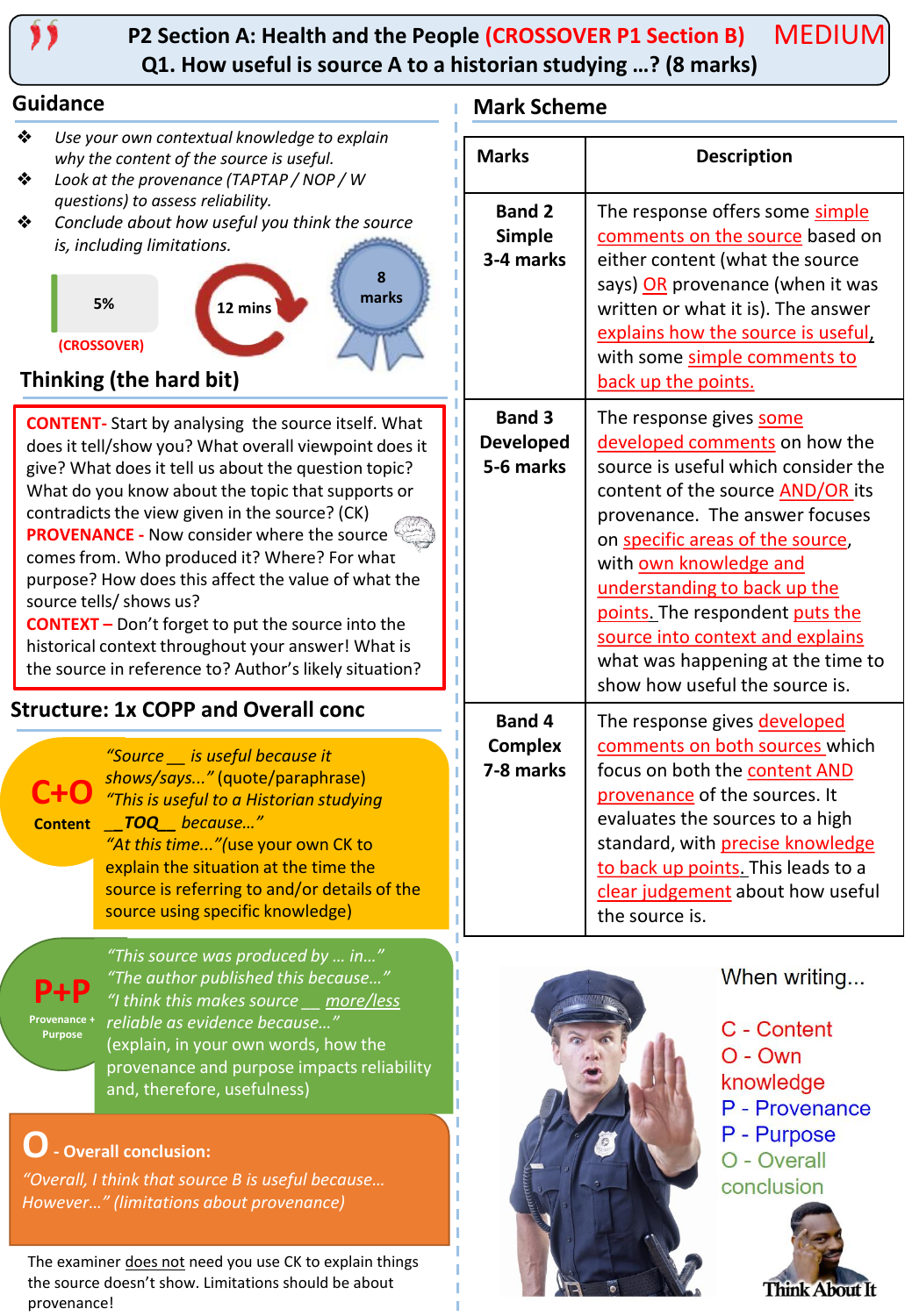

# **P2 Section A: Health and the People Q2. Explain the significance of... (8 marks)**

- ❖ *Explain how the individual / event / discovery is significant*
- ❖ *Explain this over time (ST/LT)*
- ❖ *The use of precise historical evidence.*
- ❖ *Two or three brief paragraphs.*
- ❖ *Try and link to other key individuals*



# **Thinking (the hard bit)**

**SIGNIFICANCE -** Think about significance in terms of Size, Quantity, Underlying causes, Impact, Duration. Try and include aspects of this in your explanations **EXPLAIN -** Think about the range of developments the stated subject of the question led to. This could be the work of other people,

government investment etc.



# **Structure: 2x PEEL**

**P P**oint **PEE1:** *"An reason why \_\_\_SOQ\_\_\_ was significant at the time is… "* **PEE2:** *"A further way that \_\_\_SOQ\_\_\_ was significant in the long-term is"* **Ev E**vidence Describe the events using precise contextual knowledge, either with any of the sentences below or your own *"I know that…" "This discovery was made when…" "In…" "The way this occurred was…"* **Ex** Explain *"This was significant in relation to \_\_theme\_\_ because..." "This was significant to people at the time because…" "This was significant in the longterm because it led to further breakthroughs such as…* (use CK to explain significance in as

many ways as you can within the time allowed. Try and show significance over time in both paragraphs )

# **Guidance Mark Scheme**

| <b>Marks</b>                                          | <b>Description</b>                                                                                                                                                                                                                          |  |  |  |
|-------------------------------------------------------|---------------------------------------------------------------------------------------------------------------------------------------------------------------------------------------------------------------------------------------------|--|--|--|
| <b>Band 2</b><br><b>Simple</b><br>$3 - 4$<br>marks    | The response shows simple analysis of<br>significance and explains one reason.<br>The answer shows some relevant<br>knowledge and understanding.<br>Response may describe multiple<br>reasons, but leave them undeveloped                   |  |  |  |
| <b>Band 3</b><br><b>Develop</b><br>ed<br>5-6<br>marks | The response shows developed<br>analysis of significance<br>and explains two or more reasons. The<br>answer shows good<br>contextual knowledge and understandi<br>ng. Both reasons must be developed<br>for upper banding.                  |  |  |  |
| <b>Band 4</b><br><b>Complex</b><br>$7 - 8$<br>marks   | The response shows complex analysis<br>of significance over time. The answer is<br>presented in a logical way<br>which demonstrates a range of<br>accurate and detailed knowledge and<br>understanding that is relevant to the<br>question. |  |  |  |

- You need to use precise **SPED (Statistics, People, Events and Dates)** in the **evidence section.**
- You need to consider **how much each person / event / discovery contributed** to developing the specific theme or medicine in general (marginally, largely, partially etc)
- Decide **how significant** the further developments were and build this within your explanation.
- **Short-term or long-term** significance? Why?
- Don't forget the SQUID **(Size, Quantity, Underlying cause, Impact, Duration)** or any other way of breaking down significance!

**SOQ – Subject of the question**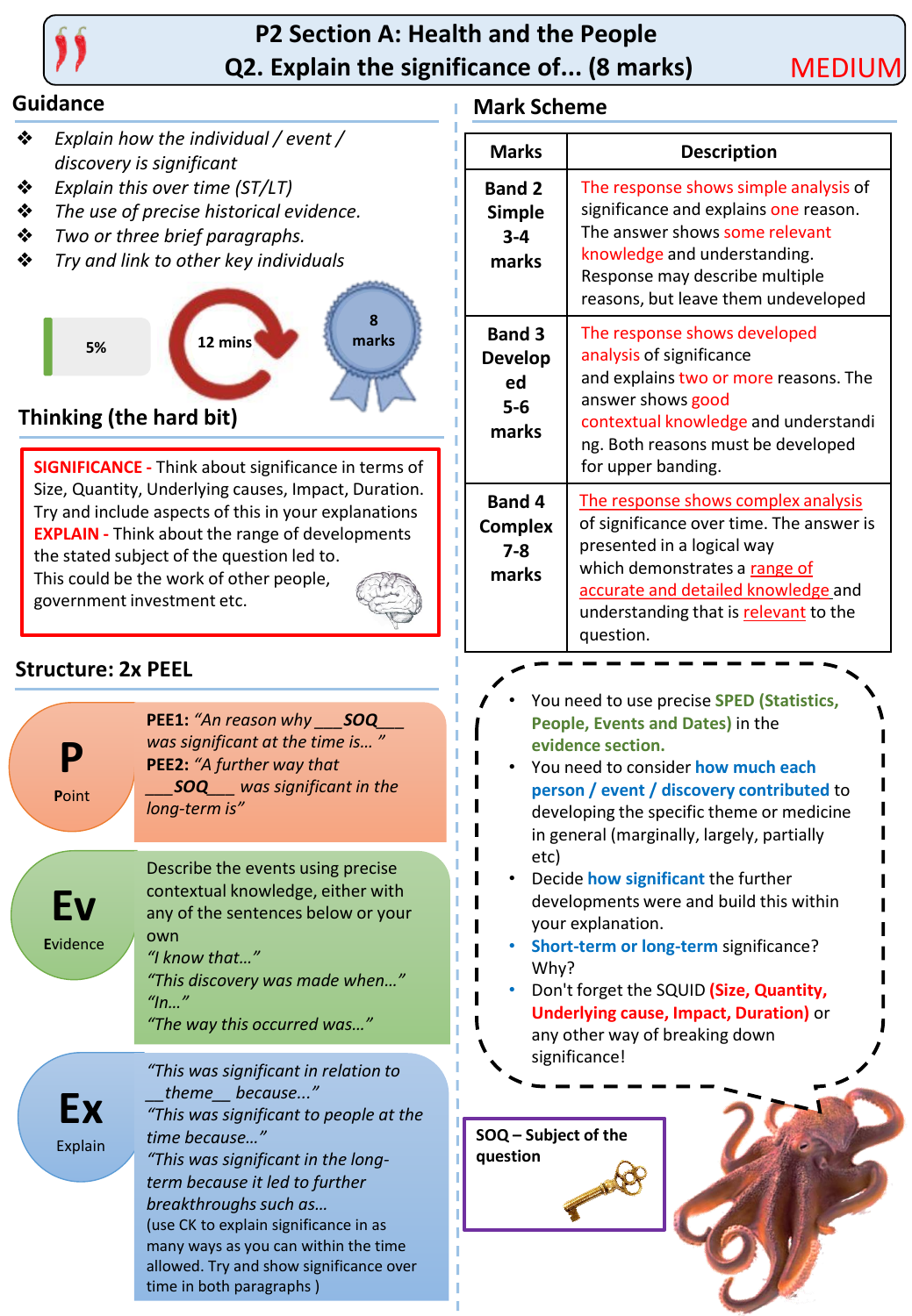

# **P2 Section A: Health and the People Q3. Explain two ways that X and Y are similar/different (8 marks)** MEDIUM

- ❖ *Think hard about what the two key people share OR the two themes in different time frames*
- ❖ *Describe the similarity/difference in each time frame*
- ❖ *Explain why there were similarities in both*
- ❖ *Two detailed paragraphs with specific CK*



### **Structure: 2x PEEEL (Double Evidence)**

**PEE1:** *"One way that X and Y are similar/different is… "* **PEE2:** *"Another way in which x and y can be considered similar/different is…"*

**Ev E**vidence

**P**

**P**oint

**DOUBLE EVIDENCE ALERT:** Describe what BOTH people did / themes in the specified time frames, either with any of the sentences below or your own; *"I know that…" "With X… "In the case of Y…" "This happened in… when…" "In…" (You may find that using your own* 

*sentence fits better for this bit*

*"These were similar/different* 

**Ex** Explain *because…" "One of the main reasons they were similar/different is…" "They differed because…" "They were fairly similar due to…"* (make sure to focus on explaining the reason(s) WHY they differ or were similar ie) Vesalius and John Hunter both robbed graves to get bodies to dissect. Reason: There was a shortage of bodies to dissect and in the times they both lived, the Church and most of the public disapproved of dissections).

# **Guidance Mark Scheme**

| <b>Marks</b>                                            | <b>Description</b>                                                                                                                                                                                                                                                                          |  |  |
|---------------------------------------------------------|---------------------------------------------------------------------------------------------------------------------------------------------------------------------------------------------------------------------------------------------------------------------------------------------|--|--|
| <b>Band 2</b><br><b>Simple</b><br>$3 - 4$<br>marks      | The response<br>briefly explains one similarity/differenc<br>e OR identifies 2 or more similarities<br>with some supporting<br>details. <b>Some</b> contextual<br>knowledge used about x and y.                                                                                             |  |  |
| <b>Band 3</b><br><b>Develop</b><br>ed<br>$5-6$<br>marks | The response identifies and<br>describes two or more similarities/diffe<br>rences. The answer has good use<br>of contextual knowledge about x and y.<br>Simple explanations about WHY there<br>is similarity or difference                                                                  |  |  |
| <b>Band 4</b><br><b>Complex</b><br>7-8<br>marks         | The response clearly describes two simi<br>larities/differences. The answer has<br>precise use of contextual<br>knowledge about x and y. There is<br>developed explanation about<br>WHY there is similarity or difference in<br>both paragraphs, perhaps exploring<br>more than one factor. |  |  |

# **Thinking (the hard bit)**

These questions are quite tricky because, as with anything, if you haven't revised the two specific things it mentions, then you could really struggle to have the CK to put together a decent argument.



Consider it like a classic Venn diagram. Depending on what the key word is (similarities / differences) you may want to draw a rough one of these out and bullet point ideas.

When you reach the explanation you need to be as clear as you can about WHY these things were similar or different. This could be down to one of the 7 key factors. Really consider the explanation before diving in.